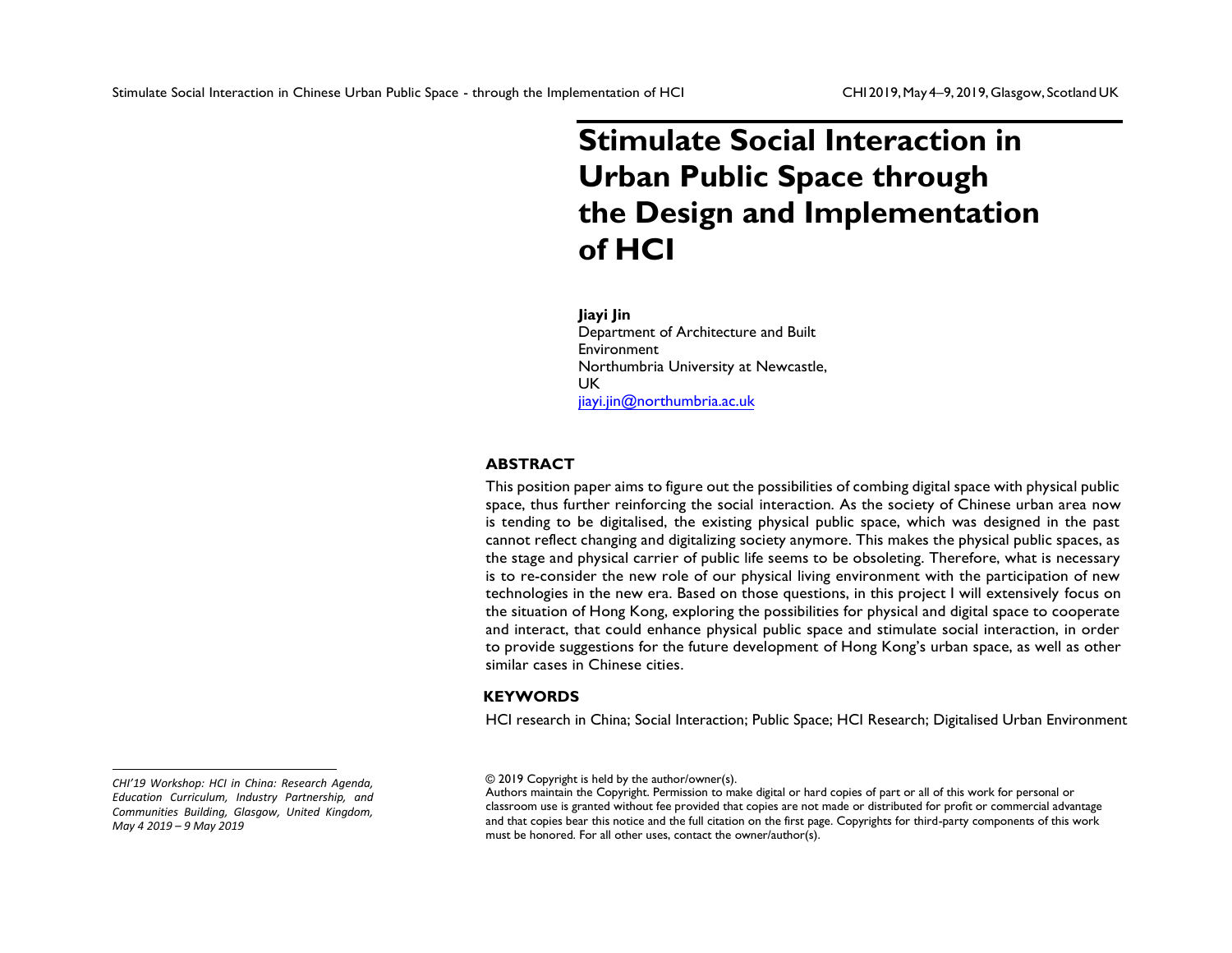#### **Reference format:**

Jiayi, Jin. 2019. Stimulate Social Interaction in Chinese Urban Public Space - through the Implementation of HCI. *CHI'19 Workshop: HCI in China: Research Agenda, Education Curriculum, Industry Partnership, and Communities Building*, Glasgow, United Kingdom

### **1. INTRODUCTION**

Making linkages between people, activities and places may be regarded as a primary spatial and institutional tool for urban designers and planners. To confront the negative impacts of partitioning and fragmentation caused by urban growth, spatial specialization and social stratification, making spatial linkages has been a device used by urban design for centuries, in the hope of creating functional and aesthetic unity. This research work aims to contribute to the continuously growing body of work in the field of Human-Computer Interaction and in the discipline of Social interaction design, and examines how the integration of interactive technologies in public spaces will influence the interactions of people with their physical environment and how this, subsequently, overcome social and spatial fragmentation gradually, linking different people and places from across the urban space, creating a larger, well-connected whole. In this paper, I will investigate the challenges for physical public space in the consequence of fast-growing digitalised society and figure out a possibility that spatial design approach and digital technology can coexist and cooperate, which enhances both citizens' participation to public life and their appreciation of physical public spaces.

### **2. NEW TYPE OF PUBLIC SPACE IN THE DIGITAL AGE**

The value of public space in the western countries was first originated from the concept of the public domain in the polis of ancient Greek, which refers to the political space which achieves the value of 'publicity', which including squares, temples, bazaars as well as the public opinion and power. From the 19th century to the early 20th century, the political public space declined gradually, and at the same time, the famous design of Central Park in New York marked the emergence of the new form of public space as the stage of leisure and social communication. Since then, public space has become a part of rational city planning, from which public domain and public spirit are regarded as important factors in building trust and civil society. The relationship of people and their public life to public space is dynamic, reciprocal and made up of many strands (Slessor, 2001). As it is said, "people are tend to site where there is a place to sit" (Whyte & Underhill, 2012), the design of public space could have greatly effect on the interaction of people who met in such spaces, and conversely, the feeling in the circumstances, could in turn leads to the use of space.

However, it seems that we are now facing the trend of privatization, globalisation, as well as digitisation, that is generally re-shaping citizen's daily life, as well as the future demand and supply of our urban space. More and more social and political systems tend to encourage the privatisation of public spaces, which is extremely obvious in Chinese cities. And people are also more like to live along, engage with smaller social circle and spend time or public life in private spaces (Hampton et al., 2011; Klinenberg, 2012; Lofland, 1988; Putnam, 2000); and even the intimacy of our society has changed from the traditional but efficient face-to-face interaction to a complicated networking system due to the fast advancement of digital technology.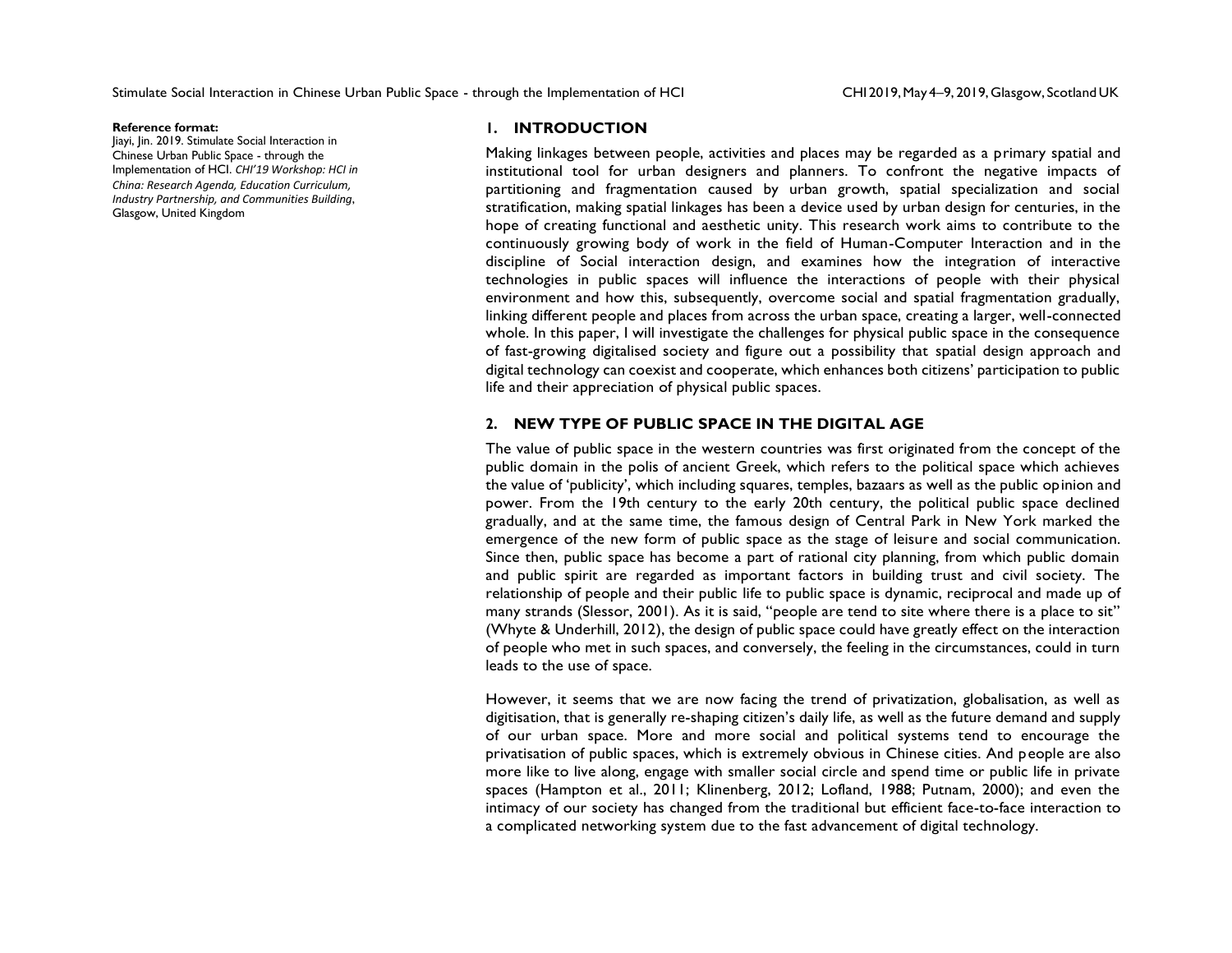

**Figure 1. Comparison of Hong Kong public space: https://www.flickr.com/photos/old-hk**

As we are now all citizens of cyberspace and cybercommunities ("cyborgs," according to Mitchell, 1995) in the digital age, people are getting more and more obsessed with digital technologies, without any doubt, the digital network - the electronic agora today, has totally subvertes and redefines our notions of gathering place, community, and urban life (Mitchell, 1995). With the appearance and development of the digital world, our living space has been expanded, and the existing organization and structure have also been changed. Now we have not only physical public space but also digital public space with more unrestricted access to an open resource. Due to the emergence of the digital spaces, our physical spaces and some of the urban functions are also gradually being transferring. It has brought us more freedom with provides a networked, immaterial public space, but inevitably causes the migrating from physical space to digital world, which declines eye-contact, and makes physical public space get less relevant.

### **3. DIGITAL SOCIETY WITH THE UBIQUITOUS TECHNOLOGY**

Hong Kong is one of the most densified cities in the world, it is notorious for its limited individual living spaces and public spaces. Even nowadays, people in districts like Sham Shui Po, Mong Kok and Kwun Tong still live in 'cage homes' or cubicle flats. Due to the history, location and the real estate development of Hong Kong, the land has become even rare, which causes high land and housing price. Some of the land in the center area thus was transformed and developed into the commercial or business district, and the citizens started to move to suburbs, many of which are far away or even separated from the city center. This generally leads to the broken of the original social and spatial network. Citizens are separated from their familiar communities, disconnected from their native homeland, and the newly developed shopping malls and office buildings make the urban public spaces of Hong Kong became less extraordinary (Fig.1), losing its identity and soul. Citizens thus feel less sense of community and belonging and get less relevant from the public.

At the same time, Hong Kong has already nearly 90% of Internet penetration, which makes it the most connected city worldwide, and it ranges from entertainment, commercial to communication. Digital technology has already expanded to almost everywhere in the city and every aspect of citizens' life, within such situation, digital technology has actually added an information layer that provides a possibility for citizens to overcome the geographical restriction and expand their daily lives. It allows citizens to connect with the digital world. Citizens could thus, get rid of the physical restriction and have more choice through exploring the digital world. For example, we can now easily chat with a stranger who lives in thousands of miles away or gets to know a place without being there. With the continuous advancement of digital technology, the connection built between the digital world and people is being improved. The dependency on this convenience has made using digital technology becomes ubiquitous and unavoidable, and it at the same time also acting as an attractive power that challenging the relationship between people and our physical environment.

As more ubiquitous and embedded technological developments have been presented in different forms in the public realm, numerous researches and projects on the urban setting as a domain for interaction design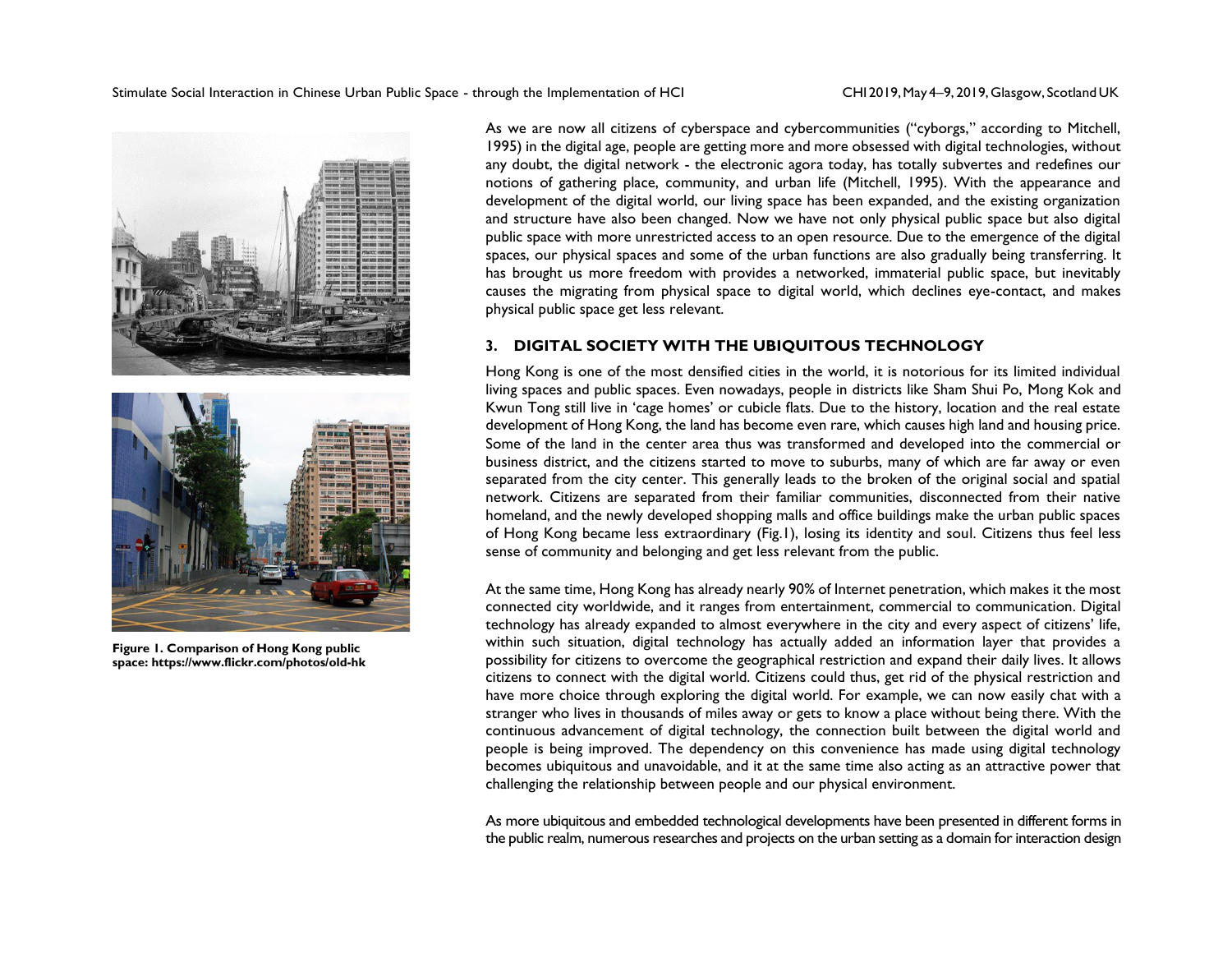

Residential street – Soy Street



Market street – Canton Road (Mong Kok Market)



Main commercial street – Nathan Road **Figure 2: Diverse streets in the site location**

have been realized to date with a particular emphasis on their social implications (Dalsgaard & Halskov, 2010; Haeusler, 2009; Huber et al., 2012; Peltonen et al., 2008). These research and projects include, but are not limited to, mobile projections and augmented gaming systems, various scales of semipublic interactive displays, and urban-scale media. In this research, the author has looked through all the representative types of urban engagement which implementing HCI, especially exploring different social and spatial uses as well as wide-ranging cultural practices, interaction modalities and technologies in the city of Hong Kong.

# **4. STREET INTERACTION DESIGN IN MONG KOK**

After all the analysis regarding the cityscape of Hong Kong, Mong Kok was the chosen site for as the most representative and challenging area in the city. Mong Kok locates in the western part of Kowloon Peninsula, it is one of the oldest and crowded places in Hong Kong, with 130,000/km2 and 0.6m2/person. According to the record of Xi'nan Xianzhi (新安縣誌) published in 1819, Mong Kok, at the beginning was a cultivated land with around 200 residents. People grow vegetables, flowers, or raise hogs and chickens and sold it to Hong Kong island for living. Since 1909, it comes to the light industry age due to the road and port construction, and in the 1950s, this area was gradually transit to the commercial residential area like it is today. Nowadays, Mong Kok has become one of the major shopping areas in Hong Kong. The area is characterized by a mixture of old and new facilities and buildings with shops and restaurants at street level and commercial or residential units.

Comparing with the area Central and Tsim Sha Tsui which are occupied with high-level offices and shopping malls, Mong Kok is full of middle or lower level shops and offices. Major industries in Mong Kok are retail, restaurants (including fast food) and entertainment. It has been described and portrayed in films as an area in which triads run bars, nightclubs, and massage parlors. Mong Kok was described as the busiest district in the world by the Guinness World Records. It is also the area that has the most diverse functions and types of public space. In order to make analysis and design, the public spaces are categorized into three levels: Pockets (Lots), Lines (Streets), and Networks (Zones). And among those three layers, I found the level of Lines (Streets) relates the most to the specific physical public space and its implementations. And in the site area, there are altogether three types of 'Lines' regarding on the scale and function: residential streets, market streets and main commercial streets (Fig. 2).

The project started with the handheld mobile device embedded with projection technologies that provided a very limited light beam projection but can be carried virtually everywhere, with the interactive design consultants in Hong Kong, we explored ways in which this technology can be leveraged for tangible interaction with the physical, real-world objects and environment. As we explored further, transform the projecting surfaces into tangible interaction devices, we also found that the use of the projectors may also result in restrained and unfulfilled experiences science these devices are not only meant to be moved about the space but that also provide several other primary functions (e.g. information and communication).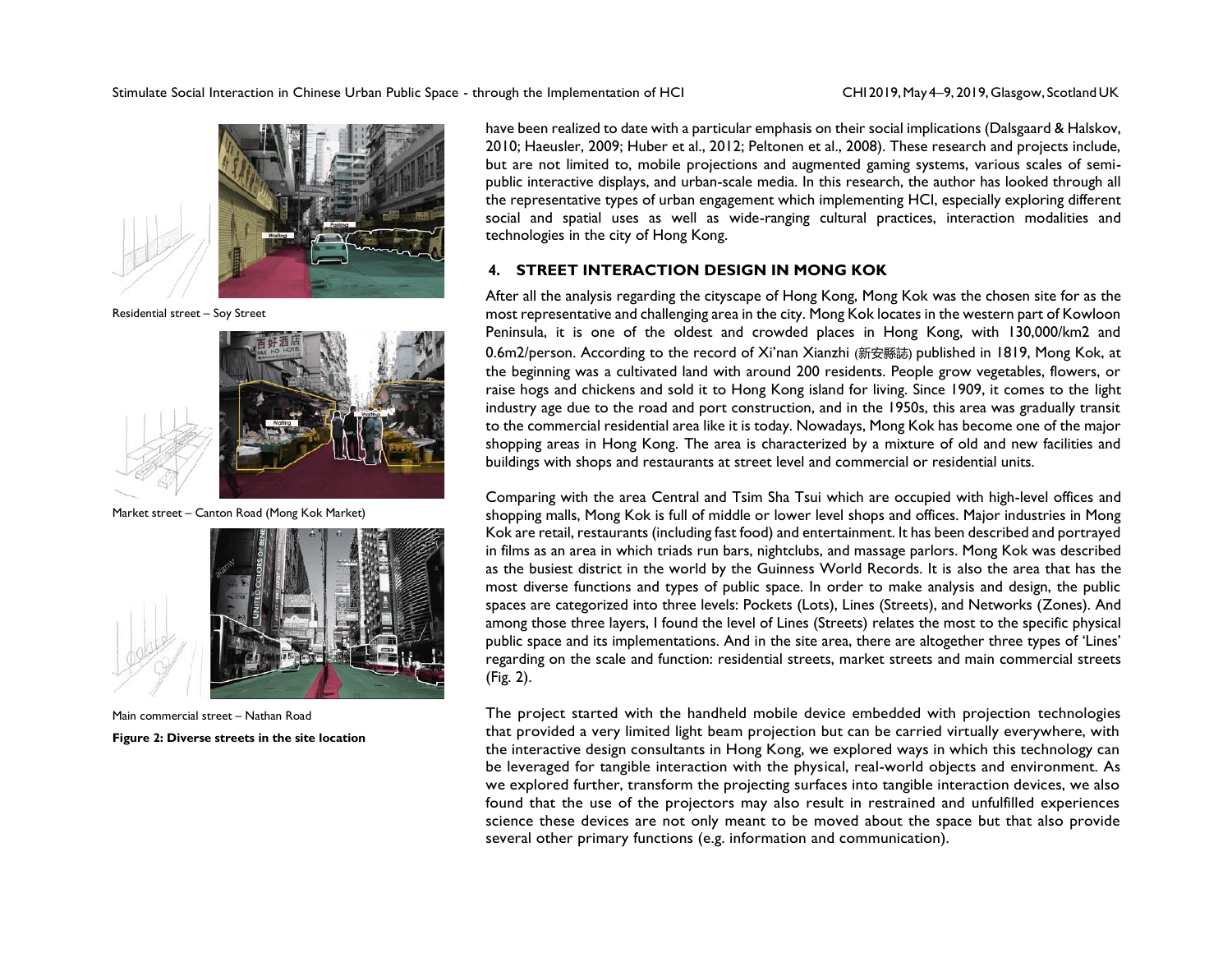

**Figure 3: Interactive streets visions for three types of 'Lines' regarding to residential streets, market streets and main commercial streets at night** 

Building Gaps are the leftover spaces in between building, it is ubiquitous in Hong Kong, but most of them are not well used. At the moment, building gaps in the residential areas are heaped with garbage, and those in commercial are full of unused goods. Similarly, for market streets, those narrow gaps are absolutely necessary for the residents who live in Mong Kok. As this is one of the most lively areas inside the neighbourhood and people always likely to meet and talk to each other here. But those semi-public and public space have the potential to offer the field of Humancomputer Interaction countless opportunities for the development of meaningful physical and social interactions.

We propose several large multi-users wall displays differ from ambient displays which allow a high social interaction within a larger physical scale and with wider possibilities of multiple-entry input for users. These displays tend to facilitate the process of learning from other users during the interaction process, and also present several challenges in terms of turn-taking practices and technological response. Those 'immersive city wall', as portrayed in Figure 3, are widescreen multi-touch display deployed in a central urban location of Mong Kok, for passers-by to engage in city-centred discussions. Through several hand gestures, multiple users collaborate and interact exploring the diverse multimedia content distributed along the display in a never-ending visual strip.

So for envisioning the future market streets, during the market hours, space will be used in its normal function - windows will be opened, the table will be put full of foods, and on the ground, the screen allows people to get to know where is selling what easily. The small screen on top of the window displays the QR code that people could pay through scanning them without cash, and there are also some spaces for the comment on the selling product. After the market is closed, the street will become a normal street that citizens and residents could still use it. The table will descend into a small stage for people to sit, and the closed window will become a display window. Now with the implementation of digital technology, the information could be transferred through HCI technology. This thus creates a virtual network which helps us to open up our eyes, and overcome the limitation, that people could easily get to know what's happening or what will happen in a specific place without being there.

### **5. CONCLUSION**

With the deployment of new technology and lowering cost, the urban space has welcomed a wide array of interactive media facades for citizen to attain entertainment and information at a larger, social scale (Haeusler, 2009; Wiethoff & Gehring, 2012). Placed in strategic and meaningful public places, these displays allow a new mode of communication between the city's structure (e.g. streets and architecture) and its users. Interaction with this type of displays is possible through the use of remote and mobile devices as well as various sending technologies. The physical properties of these massive displays differ from other types not only in terms of size and resolution but particularly in terms of socio-cultural practices.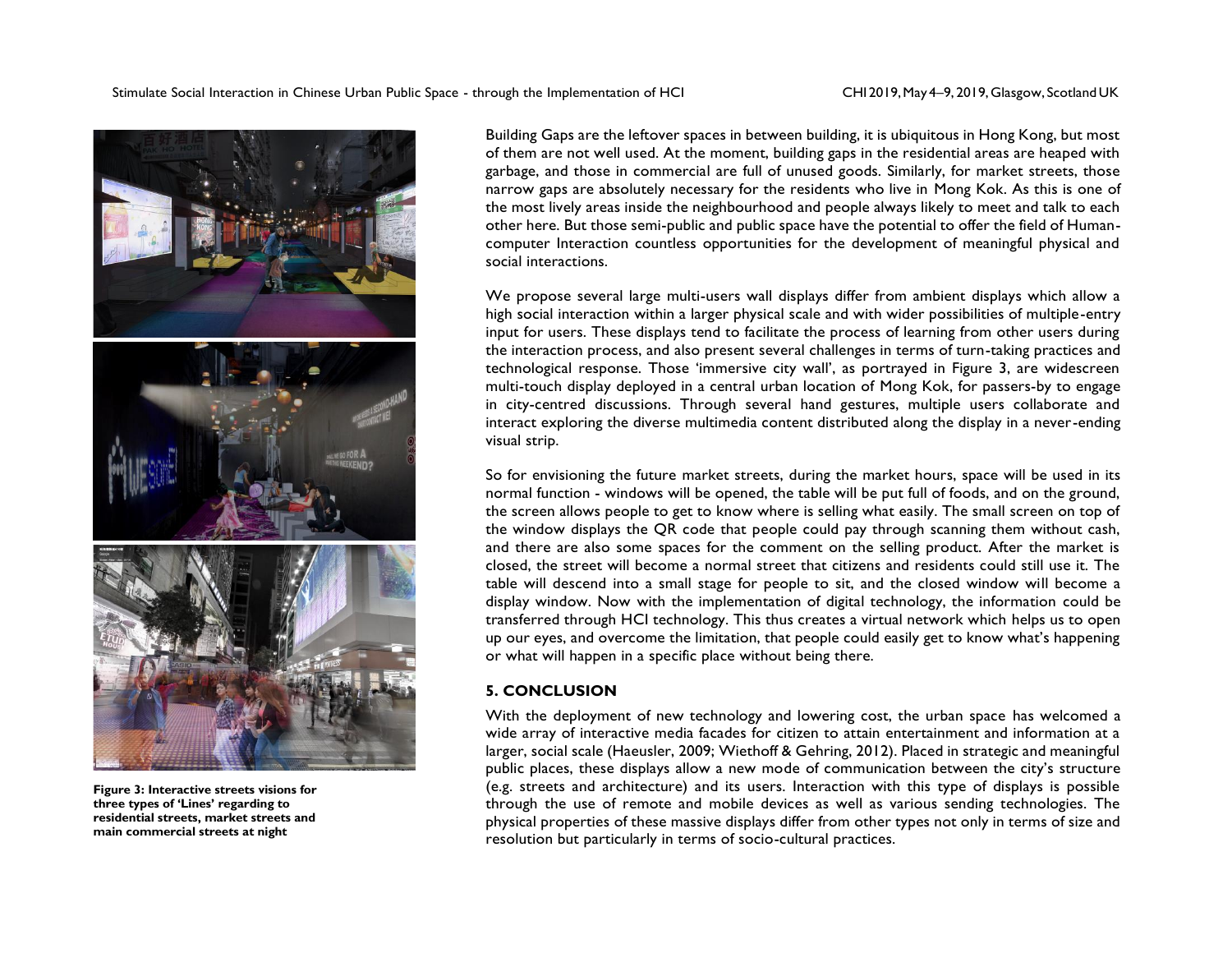This project embraces the appearing HCI technology without sacrifice the physical urban environment. It is, on one hand, respects the trend of the development of our society (bottomup), but on the other hand, gives guidelines and restrictions that could avoid the adverse effects (top-down). The project gives a new approach, which allows the physical urban public spaces to become more interesting, attractive and diverse. And the advantage of digital technology could not only help with enlarging our range of visibility but also provides a platform which increases the possibility of interaction and communication with other citizens, neighbors and friends.

The project also starts a discussion on the role of digital technology and physical public space within the new urban context, and use it as the supportive to explore how public space could be transformed spatially, functionally and technically in responding to the changing demanding and expectation. Although it uses Hong Kong as an example, the conclusion - pattern library and its user guide could also be used as a reference to the research and implementation of other cases. For instance, for the place where has a lower popularization and demand on digital technology, the patterns with a lower level of digitalization might be suitable. Moreover, the categorization could also be re-considering in regard to the specific situation.

The author attempts to start on discussing the role of physical public space within different urban context, and use it as the supportive to speculate the possible new role within the new urban context, as well as to explore how public space could be transformed spatially, functionally and technically in responding to the changing demanding and expectation. Since it starts with a generous consideration, although the thesis takes Hong Kong's extreme situation as an example, it could be imagined and expected that the project could further lead to the reconsideration of the relationship of our physical and digital world. And the conclusion and evaluation could be somehow seems as a starter for future researches regarding different urban context and spatial conditions.

#### **REFERENCES:**

[1] Slessor, C. (2001). "Public engagement (The relationship of public life to public space is dynamic and reciprocal and made up of many strands)" Architectural Review, 209(1250):36-37. [2] Whyte, W., & Underhill, P. (2012). City. Philadelphia: University of Pennsylvania Press, Inc. [3] Hampton, K.N., Sessions, L. & Albanesius, G. (2011). "Change in the Social Life of Urban Public Spaces: The Rise of Mobile Phones and Women, and the Decline of Aloneness Over Thirty Years" Urban Studies.

[4] Klinenberg, E. (2012). Going Solo, New York: Penguin.

[5] Lofland, L.H. (1973). A World of Strangers, New York: Basic.

[6] Putnam, R.D. (2000). Bowling Alone: The Collapse and Revival of American Community. New York: Simon & Schuster.

[7] Mitchell, D. (1995). The End of Public Space? People's Park, Definitions of the Public, and Democracy Annals of the Association of American Geographers, 85 (1): 108-133.

Conference on Human Factors in Computing Systems Extended Abstracts, Austin, Texas, USA.